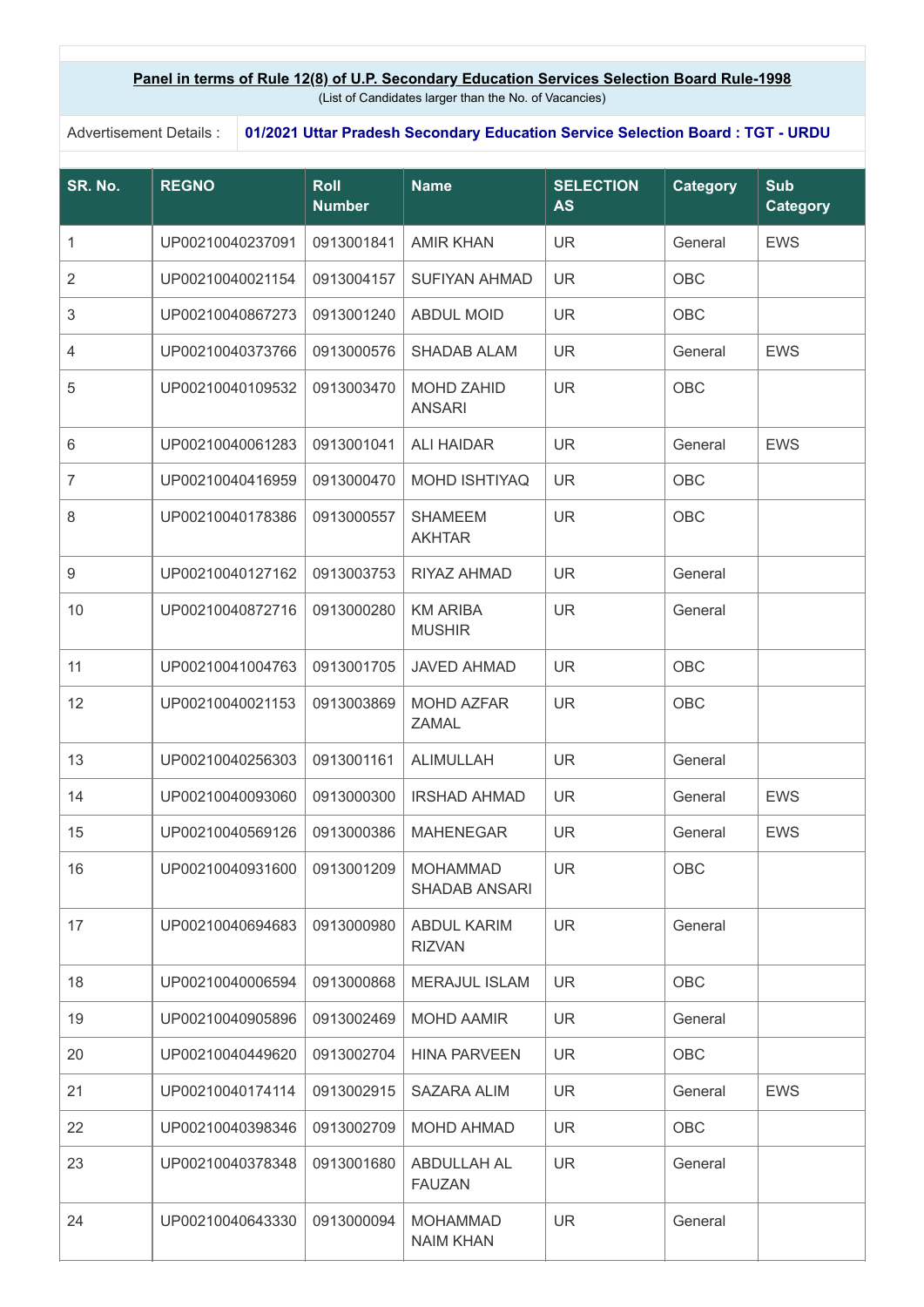| 25 | UP00210040475469 | 0913001751 | <b>NAHID ANJUM</b>                 | OBC              | OBC        |            |
|----|------------------|------------|------------------------------------|------------------|------------|------------|
| 26 | UP00210040511048 | 0913002579 | ZAHIRUDDIN                         | OBC              | OBC        |            |
| 27 | UP00210040075316 | 0913001370 | <b>MOHD NAUSHAD</b>                | OBC              | OBC        |            |
| 28 | UP00210040723142 | 0913003690 | <b>MOHMMAD</b><br><b>MOOSA</b>     | OBC              | OBC        |            |
| 29 | UP00210040313867 | 0913003508 | <b>MOHAMMAD</b><br><b>HASHIM</b>   | OBC              | OBC        |            |
| 30 | UP00210040362129 | 0913003700 | <b>AFSHAN</b>                      | OBC              | OBC        |            |
| 31 | UP00210040842834 | 0913000548 | <b>MEESAM ABBAS</b>                | <b>OBC</b>       | OBC        |            |
| 32 | UP00210040068765 | 0913004258 | <b>UMME RABAB</b>                  | EWS - EWS        | General    | <b>EWS</b> |
| 33 | UP00210040004162 | 0913002536 | <b>SHAHID RAZI</b>                 | OBC              | OBC        |            |
| 34 | UP00210040215779 | 0913000199 | <b>MOHAMMAD</b><br><b>NAYEEM</b>   | EWS - EWS        | General    | <b>EWS</b> |
| 35 | UP00210040725439 | 0913000971 | <b>NABI HASAN</b><br><b>KHAN</b>   | <b>EWS - EWS</b> | General    | <b>EWS</b> |
| 36 | UP00210040170563 | 0913001348 | MOHAMADULLAH<br><b>ANSARI</b>      | OBC              | OBC        |            |
| 37 | UP00210040218243 | 0913000276 | <b>ASALAM KHAN</b>                 | OBC              | OBC        |            |
| 38 | UP00210040303575 | 0913001861 | <b>AMIR SULTAN</b>                 | OBC              | OBC        |            |
| 39 | UP00210040009039 | 0913003813 | <b>RIYAZUDDEEN</b><br><b>AHMAD</b> | OBC              | OBC        |            |
| 40 | UP00210040413998 | 0913000095 | <b>MOHD HASSAN</b>                 | OBC              | OBC        |            |
| 41 | UP00210040296668 | 0913002550 | <b>MOHD SHAHID</b>                 | OBC              | OBC        |            |
| 42 | UP00210040089916 | 0913001485 | <b>JAMEEL AHMAD</b>                | OBC              | OBC        |            |
| 43 | UP00210040977483 | 0913002345 | <b>JUNED ALAM</b>                  | OBC              | OBC        |            |
| 44 | UP00210040930501 | 0913004369 | <b>MOHD GULZAR</b>                 | <b>OBC</b>       | <b>OBC</b> |            |
| 45 | UP00210040074562 | 0913002206 | <b>KM SABA</b><br><b>DANISH</b>    | OBC              | OBC        |            |
| 46 | UP00210041109482 | 0913001836 | SHAHBAZ ALAM                       | <b>OBC</b>       | <b>OBC</b> |            |
| 47 | UP00210040293880 | 0913003631 | <b>NAZAR ALI</b>                   | EWS - EWS        | General    | <b>EWS</b> |
| 48 | UP00210040093058 | 0913001701 | AMEER HASAN                        | EWS - EWS        | General    | <b>EWS</b> |
| 49 | UP00210040337273 | 0913002509 | <b>MOHD AASIF</b>                  | OBC              | OBC        |            |
| 50 | UP00210040160530 | 0913001132 | NIKAHAT ANSARI                     | OBC              | OBC        |            |
| 51 | UP00210040009229 | 0913003958 | <b>UBAIDUR</b><br><b>RAHMAN</b>    | EWS - EWS        | General    | <b>EWS</b> |
| 52 | UP00210040028427 | 0913001564 | <b>HAKEEMULLAH</b>                 | EWS - EWS        | General    | <b>EWS</b> |
| 53 | UP00210040086243 | 0913000753 | RAFAQUAT ALI                       | OBC - PH-OH      | OBC        | PH-OH      |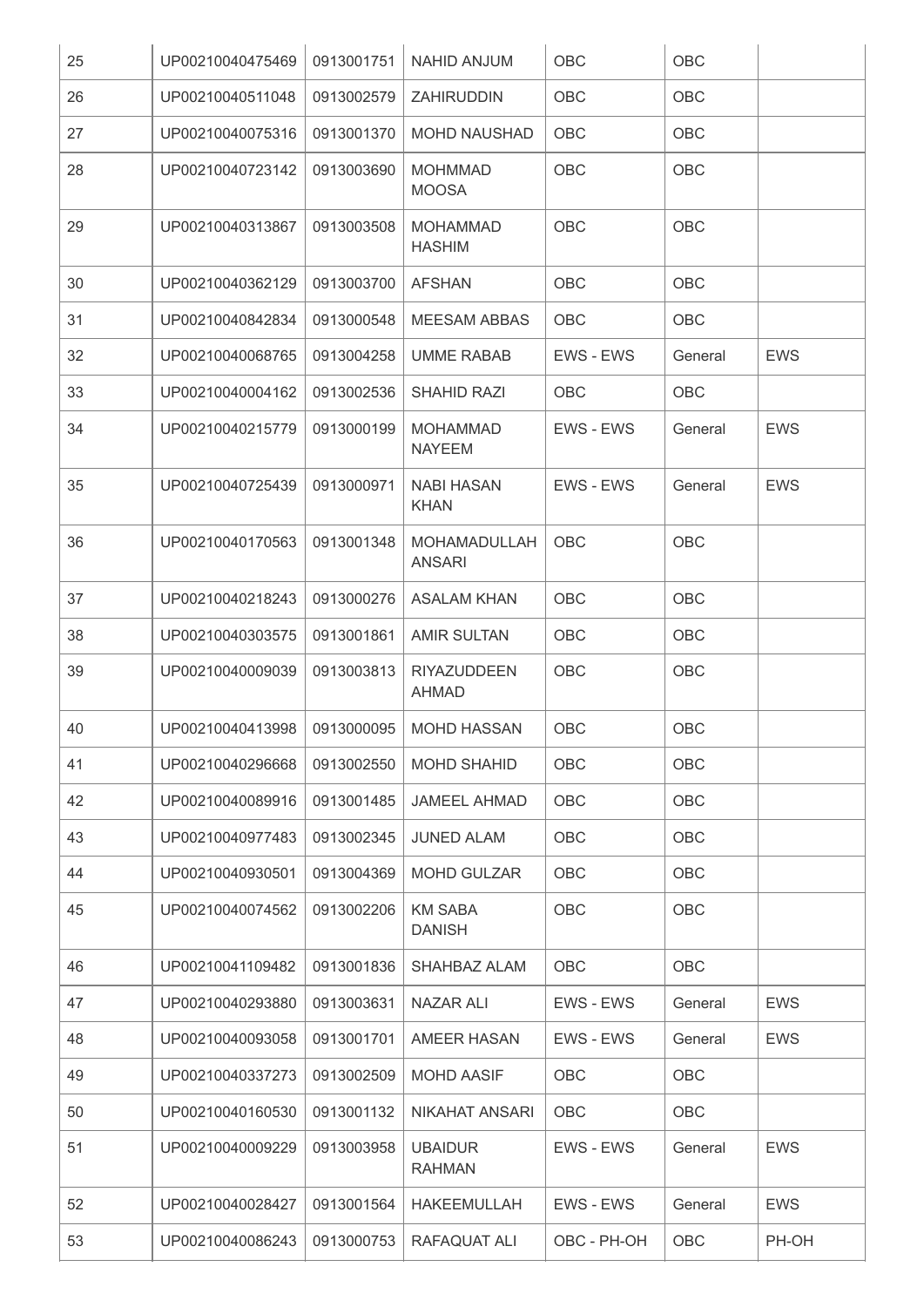| 54 | UP00210040823455 | 0913000452 | <b>NEERAJ KUMAR</b>                   | <b>SC</b>     | <b>SC</b>  | <b>DFF</b> |
|----|------------------|------------|---------------------------------------|---------------|------------|------------|
| 55 | UP00210040250290 | 0913000843 | <b>EMADUDDIN</b>                      | OBC - PH-VH   | OBC        | PH-VH      |
| 56 | UP00210040070412 | 0913003182 | <b>BHARAT LAL</b>                     | <b>SC</b>     | SC         |            |
| 57 | UP00210040238175 | 0913001824 | <b>HARI LAL</b>                       | SC            | SC         |            |
| 58 | UP00210040817475 | 0913001964 | <b>HASAN SAYEED</b>                   | SC            | SC         |            |
| 59 | UP00210040220781 | 0913000191 | <b>AJAY KUMAR</b>                     | SC            | SC         |            |
| 60 | UP00210040037799 | 0913000879 | <b>VIKKI KUMAR</b>                    | SC            | SC         |            |
| 61 | UP00210040072992 | 0913001693 | RAJVEER SAGAR                         | SC            | SC         |            |
| 62 | UP00210040399047 | 0913001019 | <b>VINOD KUMAR</b>                    | SC            | SC         |            |
| 63 | UP00210040135504 | 0913001855 | <b>SANTOSH</b><br><b>KUMAR</b>        | SC            | SC         |            |
| 64 | UP00210040845819 | 0913000749 | <b>MOHAMMAD</b><br><b>SAGIR AHMAD</b> | OBC - Ex-Army | OBC        | Ex-Army    |
| 65 | UP00210040822325 | 0913001038 | <b>SYED SHABIH</b><br><b>HAIDER</b>   | UR - PH-HH    | General    | PH-HH      |
| 66 | UP00210040573914 | 0913003289 | <b>MOHD ARMAN</b>                     |               | General    |            |
| 67 | UP00210040250173 | 0913000126 | <b>ZUBAIR AHMAD</b>                   |               | General    |            |
| 68 | UP00210040044794 | 0913002895 | <b>SAYYED QUTUB</b>                   |               | General    |            |
| 69 | UP00210040244083 | 0913003747 | <b>MD MOSHARRAF</b><br><b>REZA</b>    |               | General    |            |
| 70 | UP00210040398820 | 0913002857 | <b>SHRIF NAWAJ</b><br><b>ANSARI</b>   |               | OBC        |            |
| 71 | UP00210040181509 | 0913000771 | <b>MUSHTAQ</b><br><b>FAROOQ</b>       |               | General    |            |
| 72 | UP00210040441507 | 0913003471 | <b>NAYAB FATMA</b>                    |               | <b>OBC</b> |            |
| 73 | UP00210040062773 | 0913000351 | <b>RUBINA ANSARI</b>                  |               | <b>OBC</b> |            |
| 74 | UP00210040588377 | 0913003194 | <b>SAFIYA</b><br><b>IFTEKHAR</b>      |               | General    |            |
| 75 | UP00210040377746 | 0913000689 | <b>MOHAMMAD</b><br><b>SABIR</b>       |               | <b>OBC</b> |            |
| 76 | UP00210040029209 | 0913000087 | ARZOO ABBAS                           |               | OBC        |            |
| 77 | UP00210040114198 | 0913001302 | <b>ATAUR RAHMAN</b>                   |               | <b>OBC</b> |            |
| 78 | UP00210040815935 | 0913003509 | <b>MOHD ASHIF</b><br><b>KHAN</b>      |               | General    |            |
| 79 | UP00210040173414 | 0913003363 | <b>FAUZIYAALIM</b>                    |               | General    |            |
| 80 | UP00210040098056 | 0913001756 | <b>SHAHARYAR</b><br>AHMAD ANSARI      |               | <b>OBC</b> |            |
| 81 | UP00210040331370 | 0913001592 | <b>NIRAJ KUMAR</b>                    |               | SC         |            |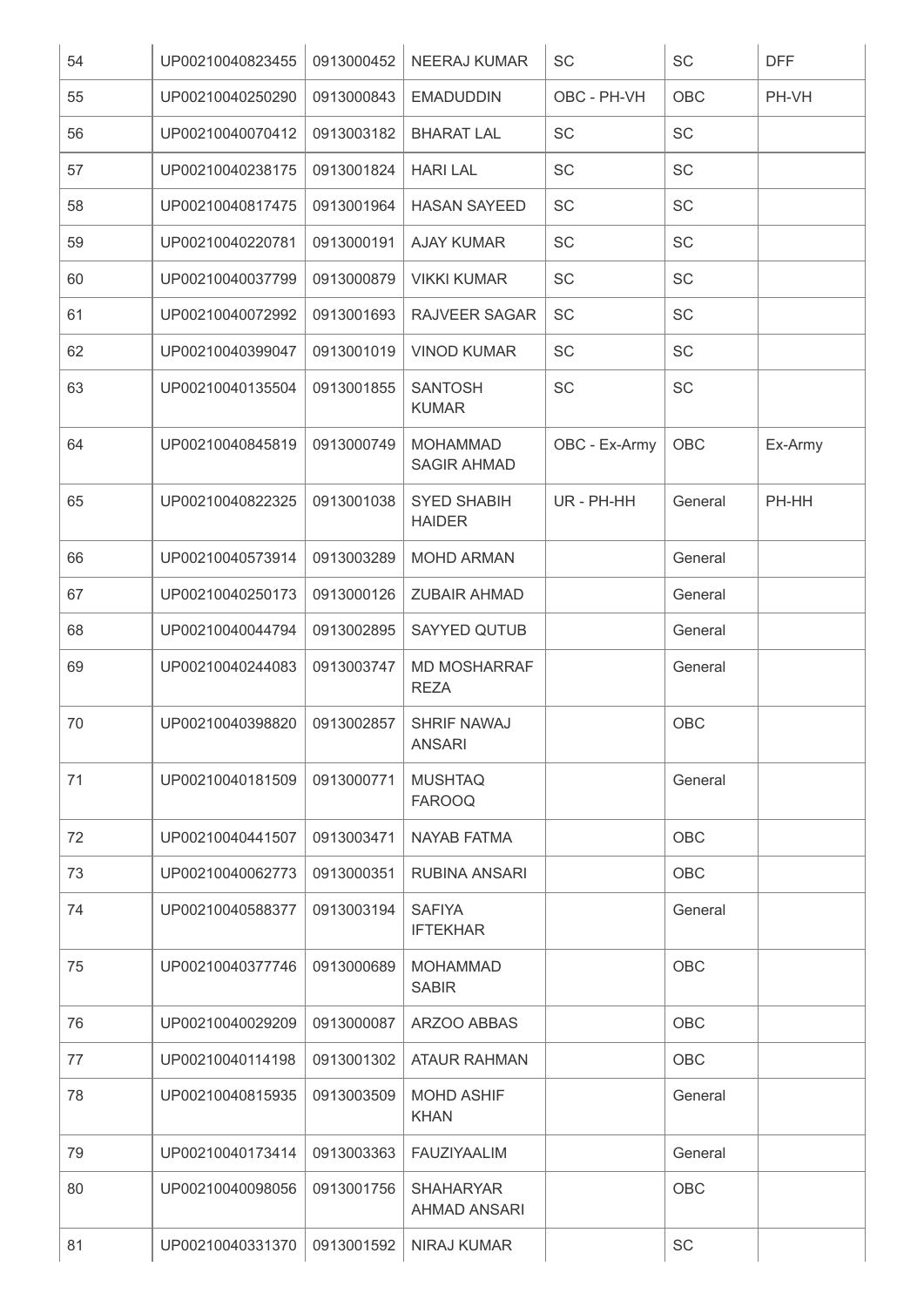| 82 | UP00210040179924 | 0913001835 | <b>SANTOSH</b><br><b>KUMAR</b>      | <b>SC</b>  |  |
|----|------------------|------------|-------------------------------------|------------|--|
| 83 | UP00210040111254 | 0913000903 | <b>ERSAD AHAMAD</b>                 | <b>OBC</b> |  |
| 84 | UP00210041062212 | 0913000694 | RUHI ANJUM                          | General    |  |
| 85 | UP00210040354839 | 0913000899 | <b>VIMAL KUMAR</b><br><b>SHARMA</b> | General    |  |

**DISCLAIMER :** Content on this website is published and managed by :UTTAR PRADESH SECONDARY EDUCATION SERVICES SELECTION BOARD , NIC will not be responsible for any decision or claim that is based on the displayed data. This disclaimer is valid for all pages in this website.